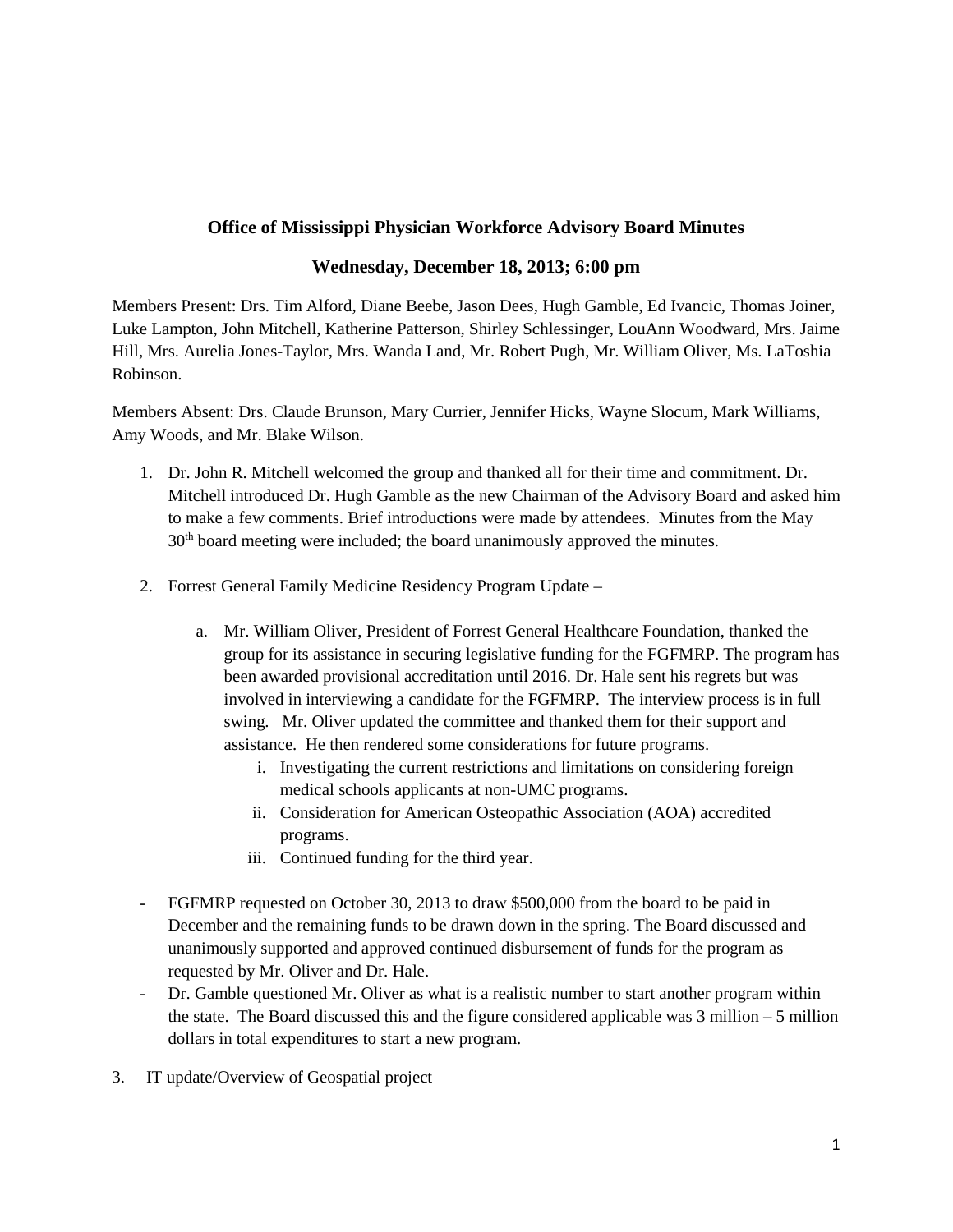Dr. Denise Krause presented a PowerPoint "Office of Physicians Workforce: Data Systems" which demonstrated how data gathered will be utilized to formulate web mapping in Phase I of the project. Phase II will allow the data to be trended down and enable the user to search for more specific trends and patterns. Several members questioned how valid the data would be and gave sources on where to accumulate data from. Dr. Mitchell reiterated that the group will be required to perform certain surveys in order to obtain specific information not readily available. Wanda Land mentioned viewing data from a regional outlook, Dr. Schlessinger mentioned comparing data for national comparison and Dr. Joiner mentioned including mental health data.

- Dr. Mitchell proposed for the 2013 budget that OMPW assume 50% of Dr. Denise Krause's time through the end of this budget year. Dr. Krause is currently at 20%.
- Dr. Krause requested to purchase Tableau software in order to analyze and share data more efficiently. The Board unanimously approved these expenditures.
- 4. Election of Vice Chair & Other members
	- Dr. Schlessinger proposed Dr. Gamble serve 2 years as the Chairman of the Board. Dr. Gamble accepted.
	- Dr. Lampton nominated Dr. Schlessinger as Vice Chairman of the Board and to serve 2 years. Dr. Schlessinger accepted.
	- Jamie Hill was nominated to be an Executive Board Member. Jamie accepted.

The Board unanimously approved these nominations and elections.

- 5. Director Recap and Discussion
	- Dr. Mitchell reviewed the 2012-2013 budget and recapped variances and corrections to be made. He then recapped the current 2013-2014 budget and discussed a combination of these two budgets.
	- OMPW Jan 2014-June 2014 Budget with the previously mentioned budget additions and salary expenditures with Dr. Krause, could end with approximately a \$400k residual budget unless other projects are added which will likely present themselves and will be reviewed as they present themselves. The board discussed and agreed that it may be able to lend assistance to other projects during this timeframe.
	- The board unanimously approved the "Future, Present & Reality Dream Budget 2014."
	- The board discussed inviting key Legislative Lobbyists to an OMPW meeting in order to present the budget to them and have a cohesive understanding of expectations in the future Legislative sessions.
	- In order to develop successful new residency training programs Dr. Mitchell would like to implement training programs for the directors for the future programs.
- 6. Committees and study groups
	- Research/Publications Committee was not discussed. Deferred to electronic communication or next committee meeting.
	- Training Applications/fund distribution committee was not discussed. Deferred to electronic communication or next committee meeting.
	- Osteopathic training/residency opportunities Study Group appointees are:
		- o Bill Oliver, President, Forrest General Healthcare Foundation